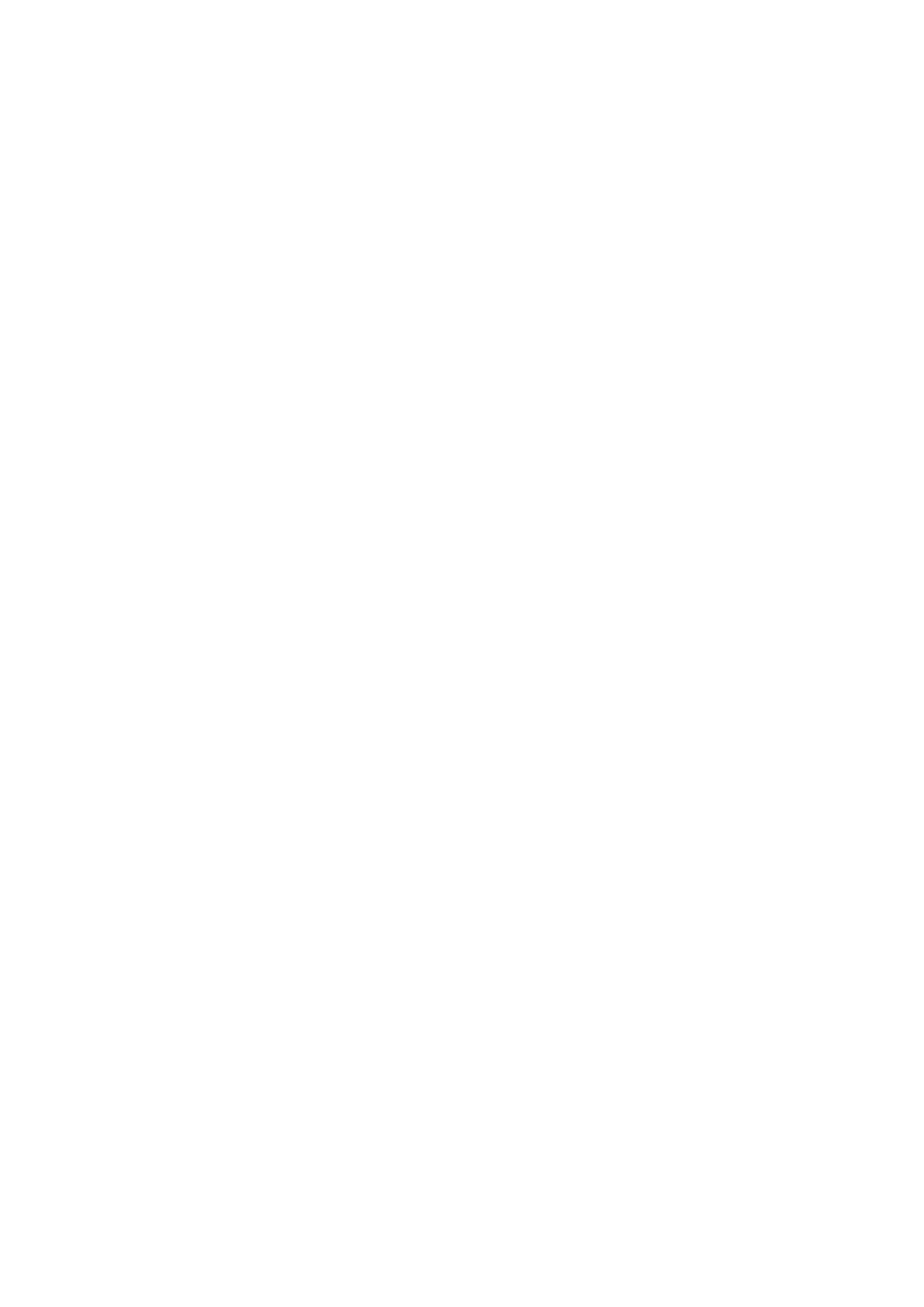

Ellan Vannin

# **FATAL ACCIDENTS ACT 1981**

# **Index**

| <b>Section</b>                     |                 | Page |
|------------------------------------|-----------------|------|
| $\mathbf{1}$                       |                 |      |
| 1A                                 |                 |      |
| 2                                  |                 |      |
| 3                                  |                 |      |
| 4                                  |                 |      |
| 4A                                 |                 |      |
| 5                                  |                 |      |
| 6                                  |                 |      |
|                                    |                 |      |
| <b>SCHEDULE 1</b>                  |                 | 11   |
| CONSEQUENTIAL AMENDMENTS           |                 | 11   |
| <b>SCHEDULE 2</b>                  |                 | 11   |
|                                    | <b>ENDNOTES</b> | 13   |
| <b>TABLE OF ENDNOTE REFERENCES</b> |                 | 13   |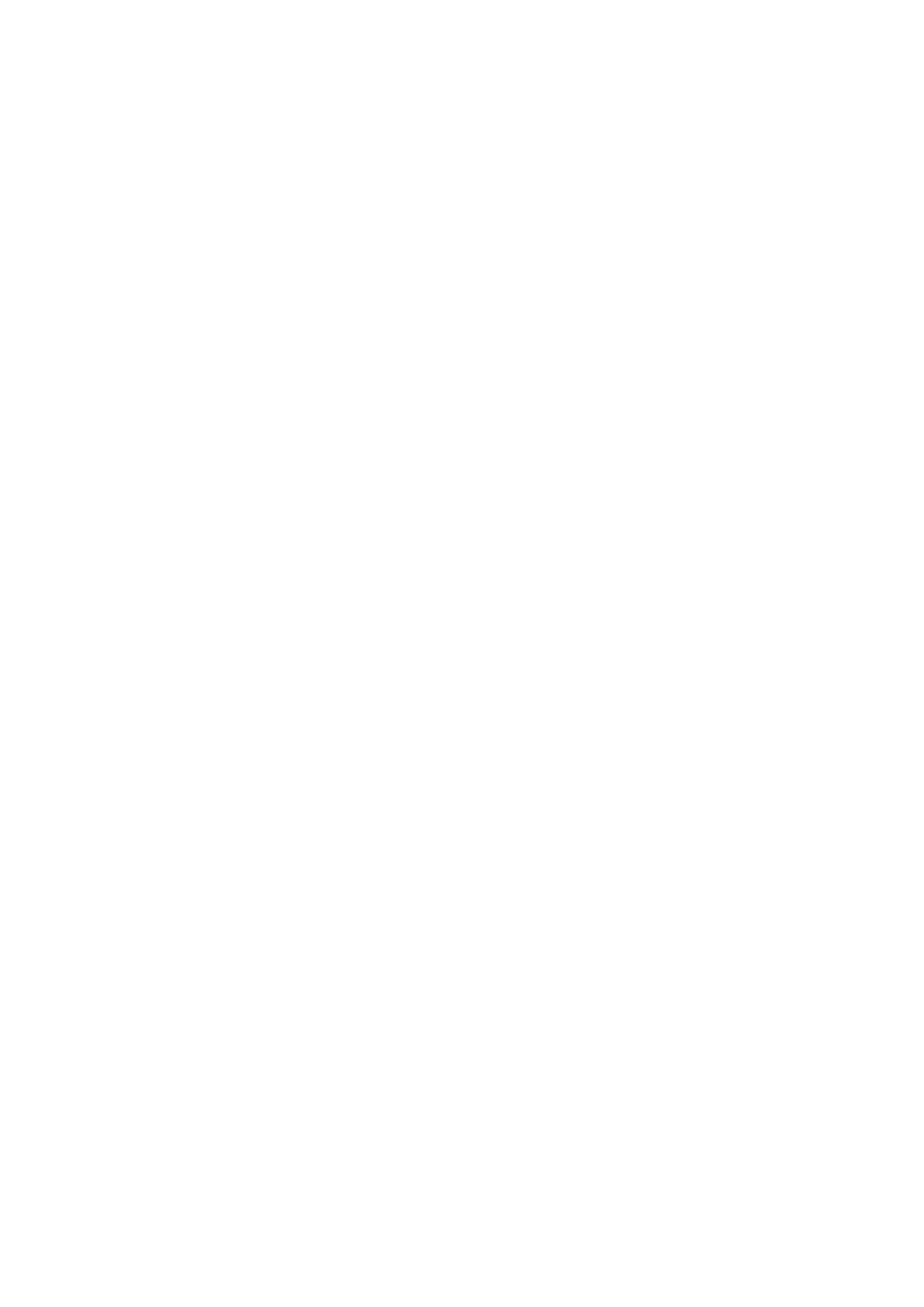

Ellan Vannin

# **FATAL ACCIDENTS ACT 1981**

| Received Royal Assent: | 31 July 1981    |
|------------------------|-----------------|
| Passed:                | 13 October 1981 |
| Commenced:             | 1 December 1981 |

**AN ACT** to consolidate with amendments the Fatal Accidents Acts.

# <span id="page-4-0"></span>**1 Right of action for wrongful act causing death**

[P1976/30/1; P1982/53/3]

- (1) If death is caused by any wrongful act, neglect or default which is such as would (if death had not ensued) have entitled the person injured to maintain an action and recover damages in respect thereof, the person who would have been liable if death had not ensued shall be liable to an action for damages, notwithstanding the death of the person injured.
- (2) Subject to section 1A(2), every such action shall be for the benefit of the dependants of the person ("the deceased") whose death has been so caused.
- (3) In this Act **"dependant"** means **—**
	- (a) the wife or husband or former wife or husband of the deceased;
	- (aa) the civil partner or former civil partner of the deceased;**<sup>1</sup>**
	- (b) any person who
		- (i) was living with the deceased in the same household immediately before the date of the death; and
		- (ii) had been living with the deceased in the same household for at least two years before that date; and
		- (iii) was living during the whole of that period as the husband or wife or civil partner of the deceased;**<sup>2</sup>**
	- (c) any parent or other ascendant of the deceased;
	- (d) any person who was treated by the deceased as his parent;
	- (e) any child or other descendant of the deceased;
	- (f) any person (not being a child of the deceased) who, in the case of any marriage to which the deceased was at any time a party, was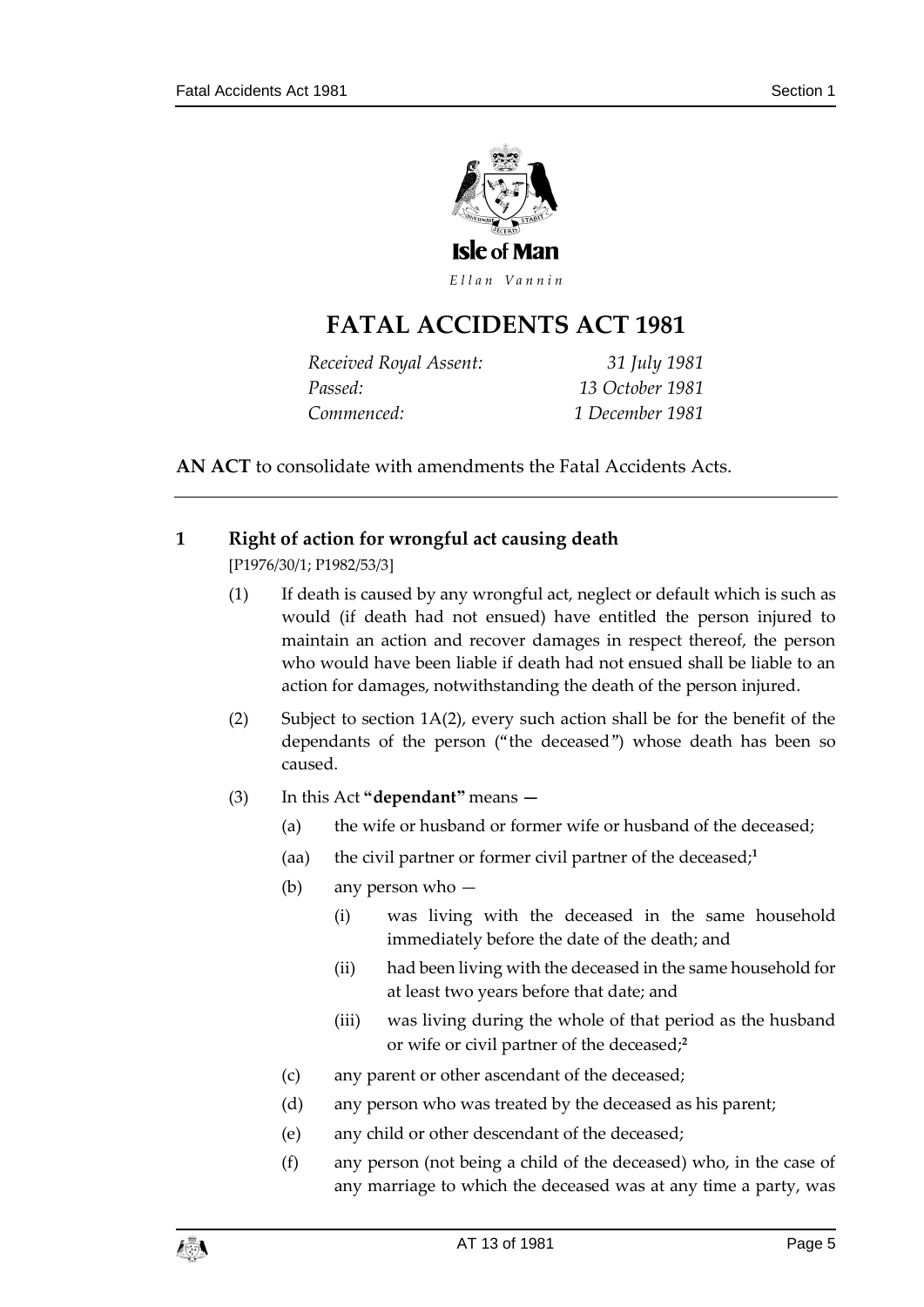treated by the deceased as a child of the family in relation to that marriage;

- (fa) any person (not being a child of the deceased) who, in the case of any civil partnership in which the deceased was at any time a civil partner, was treated by the deceased as a child of the family in relation to that civil partnership;**<sup>3</sup>**
- (g) any person who is, or is the issue of, a brother, sister, uncle or aunt of the deceased.
- (4) The reference to the former wife or husband of the deceased in subsection (3)(a) includes a reference to a person whose marriage to the deceased has been annulled or declared void as well as a person whose marriage to the deceased has been dissolved.
- (4A) The reference to the former civil partner of the deceased in subsection (3)(aa) above includes a reference to a person whose civil partnership with the deceased has been annulled as well as a person whose civil partnership with the deceased has been dissolved.**<sup>4</sup>**
- (5) In deducing any relationship for the purposes of subsection  $(3)$ 
	- (a) any relationship by marriage or civil partnership shall be treated as a relationship by consanguinity, any relationship of the half blood as a relationship of the whole blood, and the stepchild of any person as his child, and**<sup>5</sup>**
	- (b) an illegitimate person shall be treated as the legitimate child of his mother and reputed father.
- (6) Any reference in this Act to injury includes any disease and any impairment of a person's physical or mental condition.**<sup>6</sup>**

## <span id="page-5-0"></span>**1A Bereavement**

[P1976/30/1A; P1982/53/3]

- (1) An action under this Act may consist of or include a claim for damages for bereavement.
- (2) A claim for damages for bereavement shall only be for the benefit
	- (a) of the wife or husband or civil partner of the deceased; and**<sup>7</sup>**
	- (b) where the deceased was a minor who was never married or a civil partner —
		- (i) of his parents, if he was legitimate; and
		- (ii) of his mother, if he was illegitimate.**<sup>8</sup>**
- (3) Subject to subsection (5) below, the sum to be awarded as damages under this section shall be £10,000.**<sup>9</sup>**
- (4) Where there is a claim for damages under this section for the benefit of both the parents of the deceased, the sum awarded shall be divided

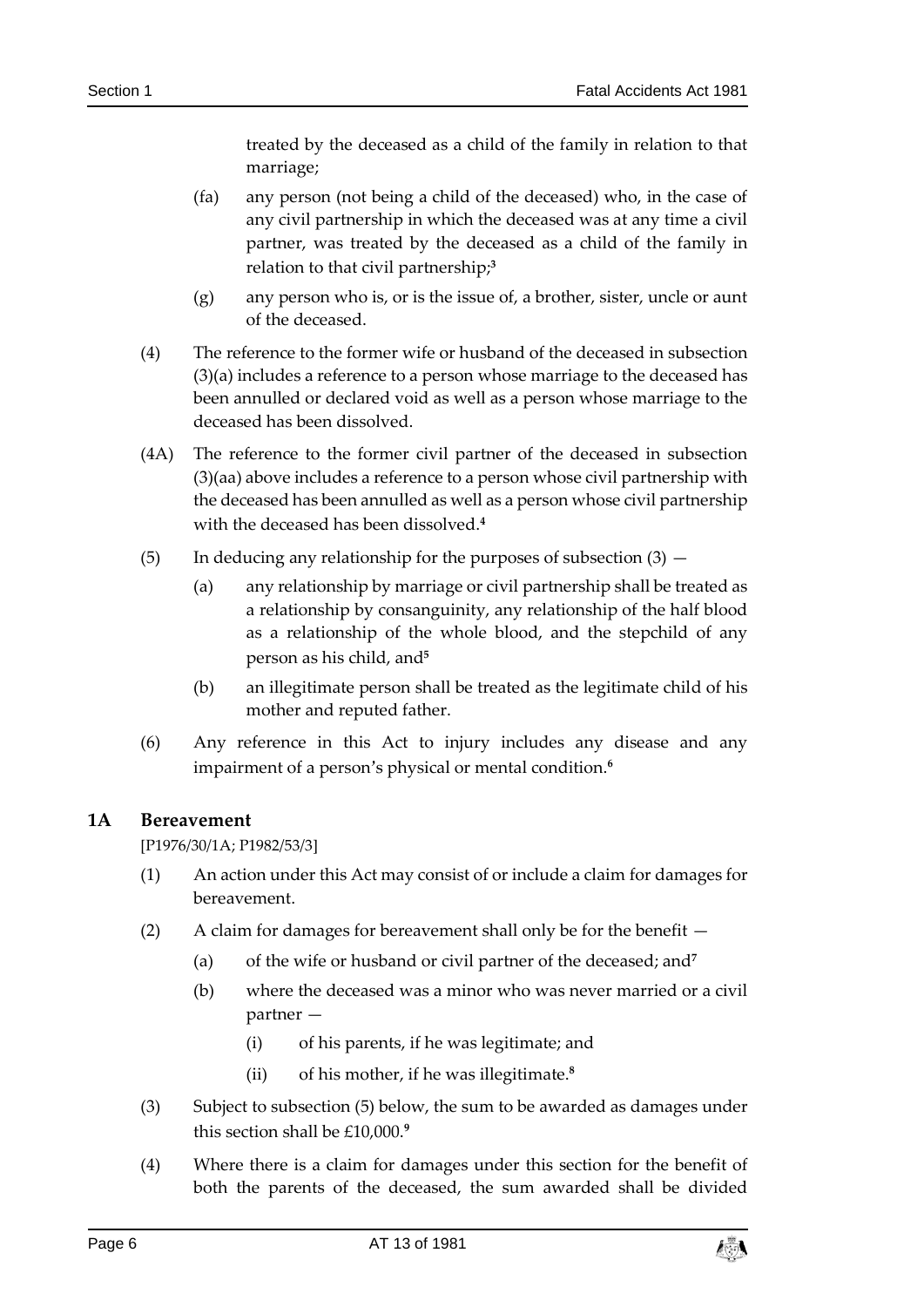equally between them (subject to any deduction falling to be made in respect of costs not recovered from the defendant).

- (5) The Treasury may by order amend this section by varying the sum for the time being specified in subsection (3).**<sup>10</sup>**
- (6) An order under subsection (5) shall not come into operation until it is approved by Tynwald.**<sup>11</sup>**

# <span id="page-6-0"></span>**2 Persons entitled to bring the action**

[P1976/30/2; P1982/53/2]

- (1) The action shall be brought by and in the name of the executor or administrator of the deceased.
- $(2)$  If  $-$ 
	- (a) there is no executor or administrator of the deceased, or
	- (b) no action is brought within six months after the death by and in the name of an executor or administrator of the deceased,

the action may be brought by and in the name of all or any of the persons for whose benefit an executor or administrator could have brought it.

- (3) Not more than one action shall lie for and in respect of the same subject matter of complaint.
- (4) The plaintiff in the action shall be required to deliver to the defendant or his advocate full particulars of the persons for whom and on whose behalf the action is brought and of the nature of the claim in respect of which damages are sought to be recovered.**<sup>12</sup>**

## <span id="page-6-1"></span>**3 Assessment of damages**

[P1976/30/3; P1982/53/3]

- (1) In the action such damages, other than damages for bereavement, may be awarded as are proportioned to the injury resulting from the death to the dependants respectively.
- (2) After deducting the costs not recovered from the defendant any amount recovered otherwise than as damages for bereavement shall be divided among the dependants in such shares as may be directed.
- (3) In an action under this Act where there fall to be assessed damages payable to a surviving spouse or surviving civil partner, no account shall be taken of —
	- (a) the fact that the survivor has married or formed a civil partnership; or
	- (b) the prospects of the survivor marrying or forming a civil partnership.**13**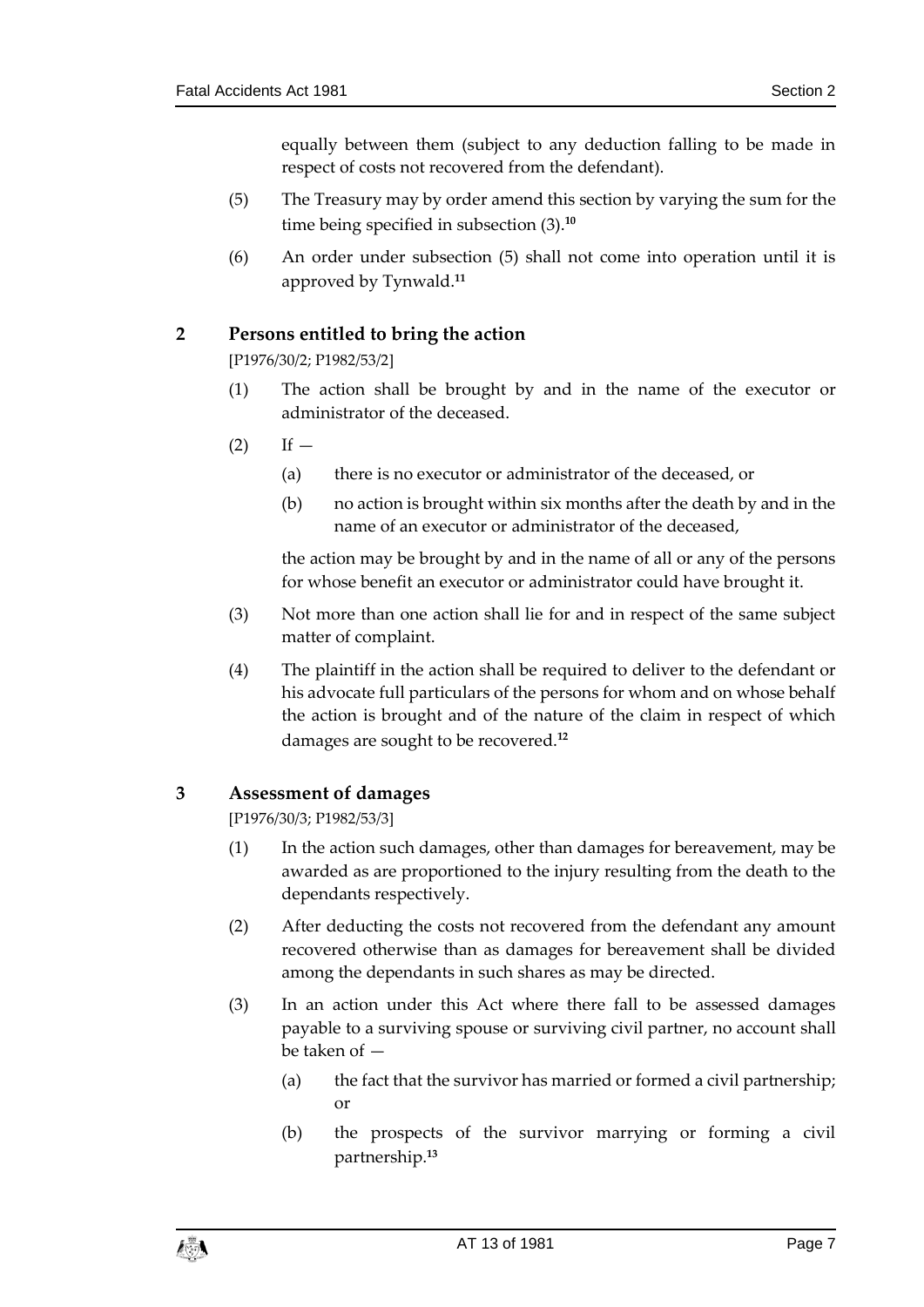- (4) In an action under this Act where there fall to be assessed damages payable to a person who is a dependant by virtue of section 1(3)(b) in respect of the death of the person with whom the dependant was living as spouse or civil partner there shall be taken into account (together with any other matter that appears to the court to be relevant to the action) the fact that the dependant had no enforceable right to financial support by the deceased as a result of their living together.**<sup>14</sup>**
- (5) If the dependants have incurred funeral expenses in respect of the deceased, damages may be awarded in respect of those expenses.
- (6) Money paid into court in satisfaction of a cause of action under this Act may be in one sum without specifying any person's share.**<sup>15</sup>**

## <span id="page-7-0"></span>**4 Assessment of damages: disregarded of benefits**

#### [P1976/30/4; P1982/53/3]

In assessing damages in respect of a person's death in an action under this Act, benefits which have accrued or will or may accrue to any person from his estate or otherwise as a result of his death shall be disregarded.**<sup>16</sup>**

## <span id="page-7-1"></span>**4A Provisional damages and fatal accident claims**

[P1996/48/3]

- (1) This section applies where a person
	- (a) is awarded provisional damages; and
	- (b) subsequently dies as a result of the act or omission which gave rise to the cause of action for which the damages were awarded.
- (2) The award of the provisional damages shall not operate as a bar to an action in respect of that person's death under this Act.
- (3) Such part (if any) of  $-$ 
	- (a) the provisional damages; and
	- (b) any further damages awarded to the person in question before his death,

as was intended to compensate him for pecuniary loss in a period which in the event falls after his death shall be taken into account in assessing the amount of any loss of support suffered by the person or persons for whose benefit the action under this Act is brought.

- (4) No award of further damages made in respect of that person after his death shall include any amount for loss of income in respect of any period after his death.
- $(5)$  In this section  $-$
- "provisional damages" means damages awarded by virtue of section 33(2)(a) of the *High Court Act 1991*, and

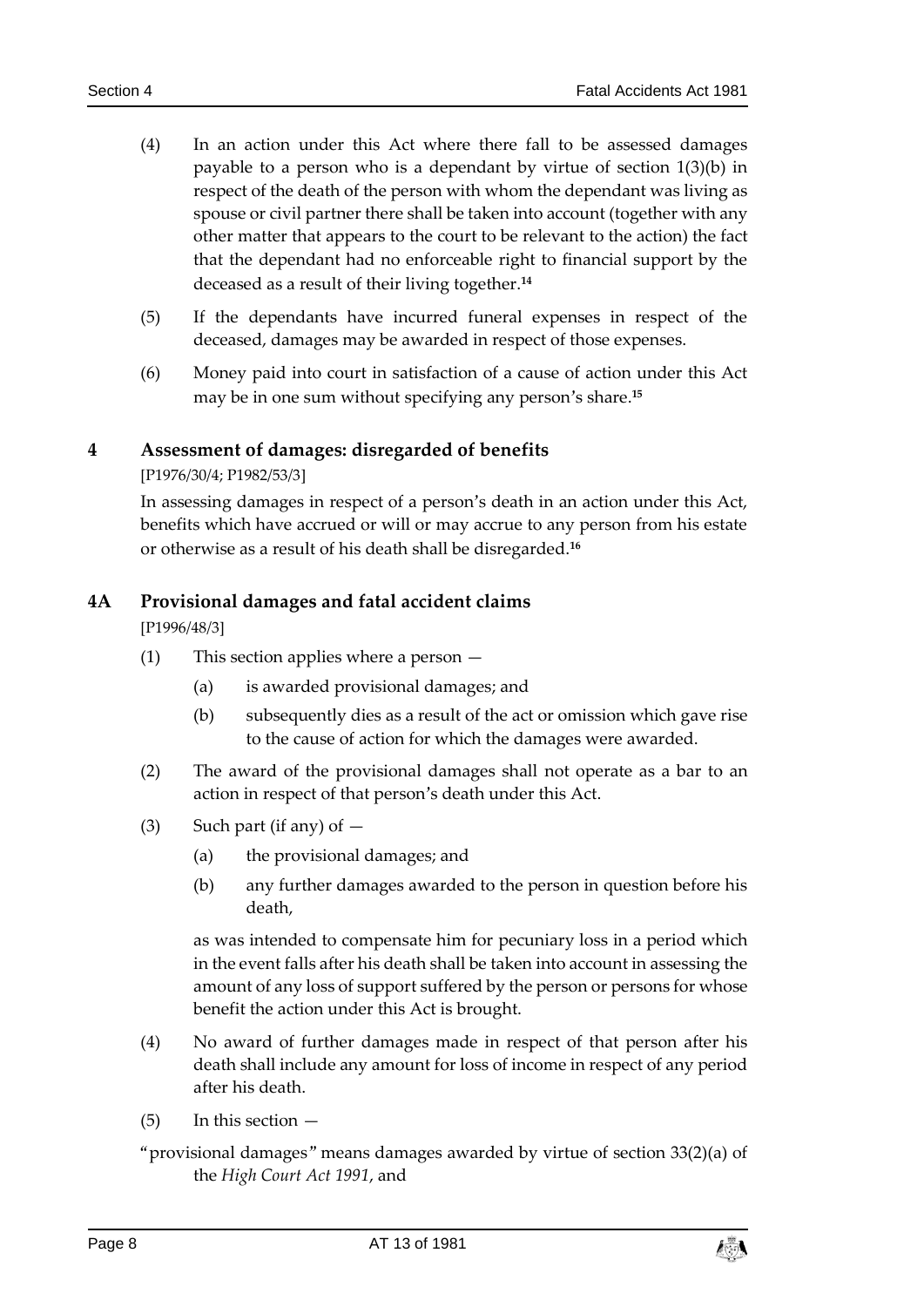"further damages" means damages awarded by virtue of section 33(2)(b) of that Act.**<sup>17</sup>**

# <span id="page-8-0"></span>**5 Contributory negligence**

#### [P1976/30/5]

Where any person dies as the result partly of his own fault and partly of the fault of any other person or persons, and accordingly if an action were brought for the benefit of the estate under the *Law Reform (Miscellaneous Provisions) Act 1938* the damages recoverable would be reduced under section 1(1) of the *Law Reform (Contributory Negligence) Act 1946*, any damages recoverable in an action under this Act shall be reduced to a proportionate extent.**<sup>18</sup>**

# <span id="page-8-1"></span>**6 Consequential amendments**

- (1) The enactments specified in Schedule 1 shall have effect subject to the amendments specified in that Schedule.
- (2) [Repealed]**<sup>19</sup>**

# <span id="page-8-2"></span>**7 Short title, etc**

- (1) This Act may be cited as the Fatal Accidents Act 1981.
- (2) This Act shall come into force on such date as the Governor in Council may by order appoint but shall not apply to any cause of action arising on a death before it comes into force.**20**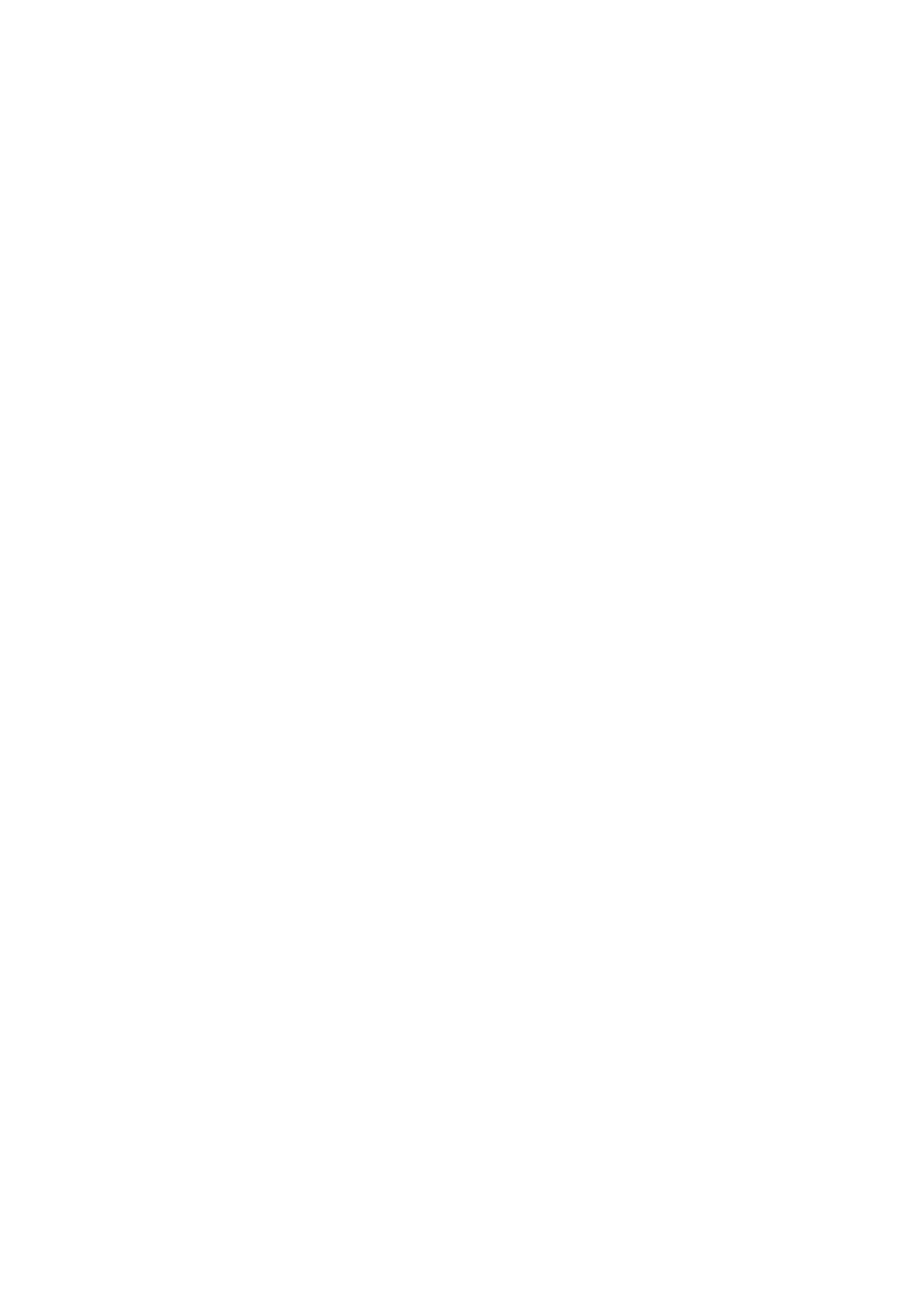#### **Schedule 1**

#### [Section 6]

#### **CONSEQUENTIAL AMENDMENTS**

#### *General*

- <span id="page-10-1"></span><span id="page-10-0"></span>1. (1) Any enactment or other document whatsoever referring to any enactment repealed by this Act shall, unless the contrary intention appears, be construed as referring (or as including a reference) to the corresponding enactment in this Act.
	- (2) This paragraph applies whether or not the enactment or other document was enacted, made, served or issued before the passing of this Act.
	- (3) Nothing in this Schedule affects the application of Division 4 of Part 4 of the *Legislation Act 2015* (default savings and transitional provisions).**<sup>21</sup>**
- 2. (1) In the following enactments references to the Fatal Accidents Acts, or to the Fatal Accidents Act 1952, or to any provision of that Act, include references to this Act.
	- (2) The said enactments are
		- (a) section 7(3)(a) of the *Law Reform (Married Women and Tortfeasors) Act 1936* (interpretation);
		- (b) section 3(5) of the *Law Reform (Miscellaneous Provisions) Act 1938* (cause of action surviving death);
		- (c) section 3 of the Carriage by Air Act 1961 (an Act of Parliament) (civil liability under Convention implemented by that Act) as amended as it has effect in the Island;
		- (d) section 2(4) and 5 of the *Fatal Accidents Act 1961* (which relate to the amendment of the said Acts of 1936 and 1938);
		- (e) [Repealed]**<sup>22</sup>**
		- (f) section 11(2) of the *Mineral Workings (Offshore Installations) (Isle of Man) Act 1974* (civil liability under that Act);
		- (g) [Repealed]**<sup>23</sup>**

## <span id="page-10-2"></span>**Schedule 2**24